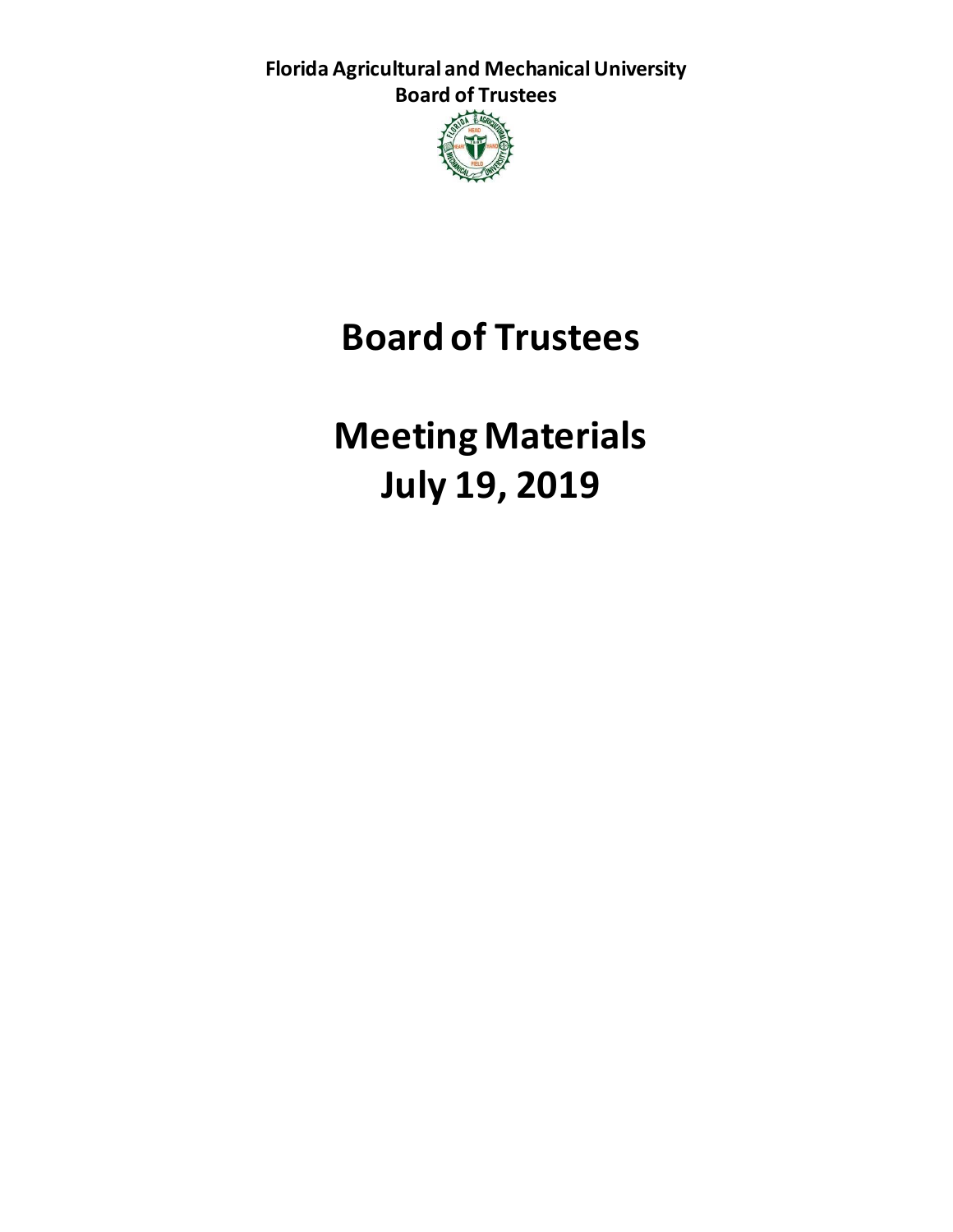**Florida Agricultural and Mechanical University Board of Trustees**



# **Agenda Item IV:**

Approval of Center for Access and Student Success (CASS) Amendment #4 for Construction Manager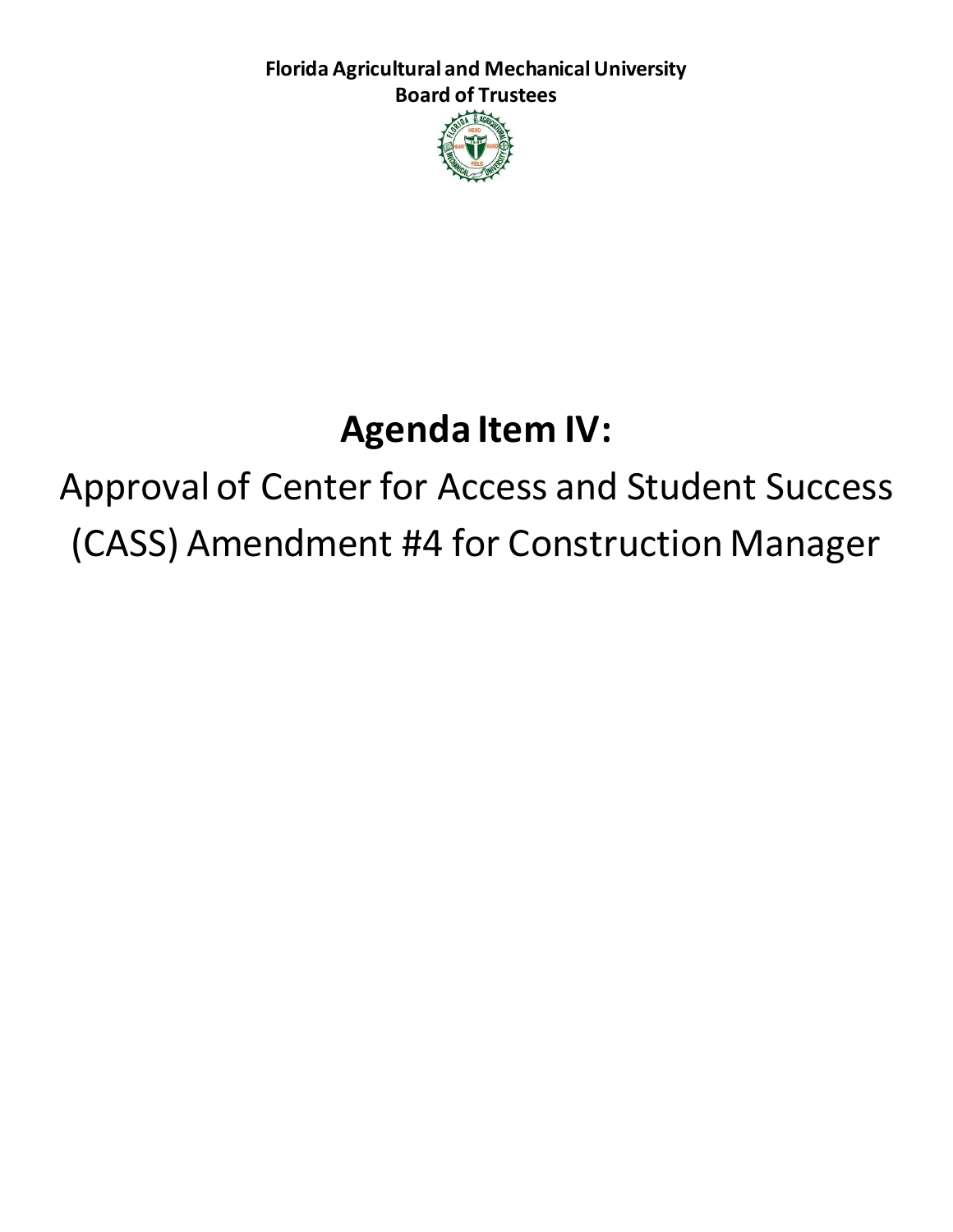

### **Florida Agricultural and Mechanical University Board of Trustees Action Item**

**Meeting Date: July 19, 2019 Agenda Item**: **IV Agenda Item**: **IV** 

| <b>Item Origination and Authorization</b> |                          |                                       |                       |           |
|-------------------------------------------|--------------------------|---------------------------------------|-----------------------|-----------|
| Policy<br>Resolution                      | Award of Bid<br>Contract | <b>Budget Amendment</b><br>Grant      | Change Order<br>Other |           |
| Approved                                  | Approved w/ Conditions   | <b>Action of Board</b><br>Disapproved | Continued             | Withdrawn |

#### **Subject:**

**Amendment #4** to the agreement between Owner and Construction Manager for the Center for Access and Student Success Building. **This cost is included in the total estimated project cost of \$40,728,149.** 

#### **Rationale and Benefit:**

The FAMU Center for Access and Student Success (CASS) is designed to be a multipurpose building serving as a one-stop shop for programs like recruitment, admissions, financial aid and enrollment management. This building will also house registrar, scholarship office, counselling services, and the Center for Disability Access and Resources.

This project will contribute towards improving the retention and graduation rates for students, by expanding outreach and recruitment, increasing counselling services, and improving the overall customer service for students, parents, and alumni.

Total funds requested for this project is \$40,728,149, of which \$16,155,000 has been encumbered previously.

To date, University has procured and selected A/E services (JRA) and preconstruction and construction services (Ajax). University has also contracted with Carr, Riggs, and Ingram for construction audit services.

The project team has completed the conceptual and advanced schematic design, site utility analyses, design development, early site package design phase and the full building design. To continue the progress with the funding received to date, the project team had adopted a phased design and construction approach. Accordingly,

- The first phase focused on the utility work **(Amendment #1),**
- The second phase focused on civil related work **(Amendment #2)**,
- The third phase addressed building foundation, electrical and plumbing stub outs, vertical structure and steel and a roof with the available funding **(Amendment #3)**, and
- The final construction phase **(Amendment #4)** will address the balance of the building construction and build out.